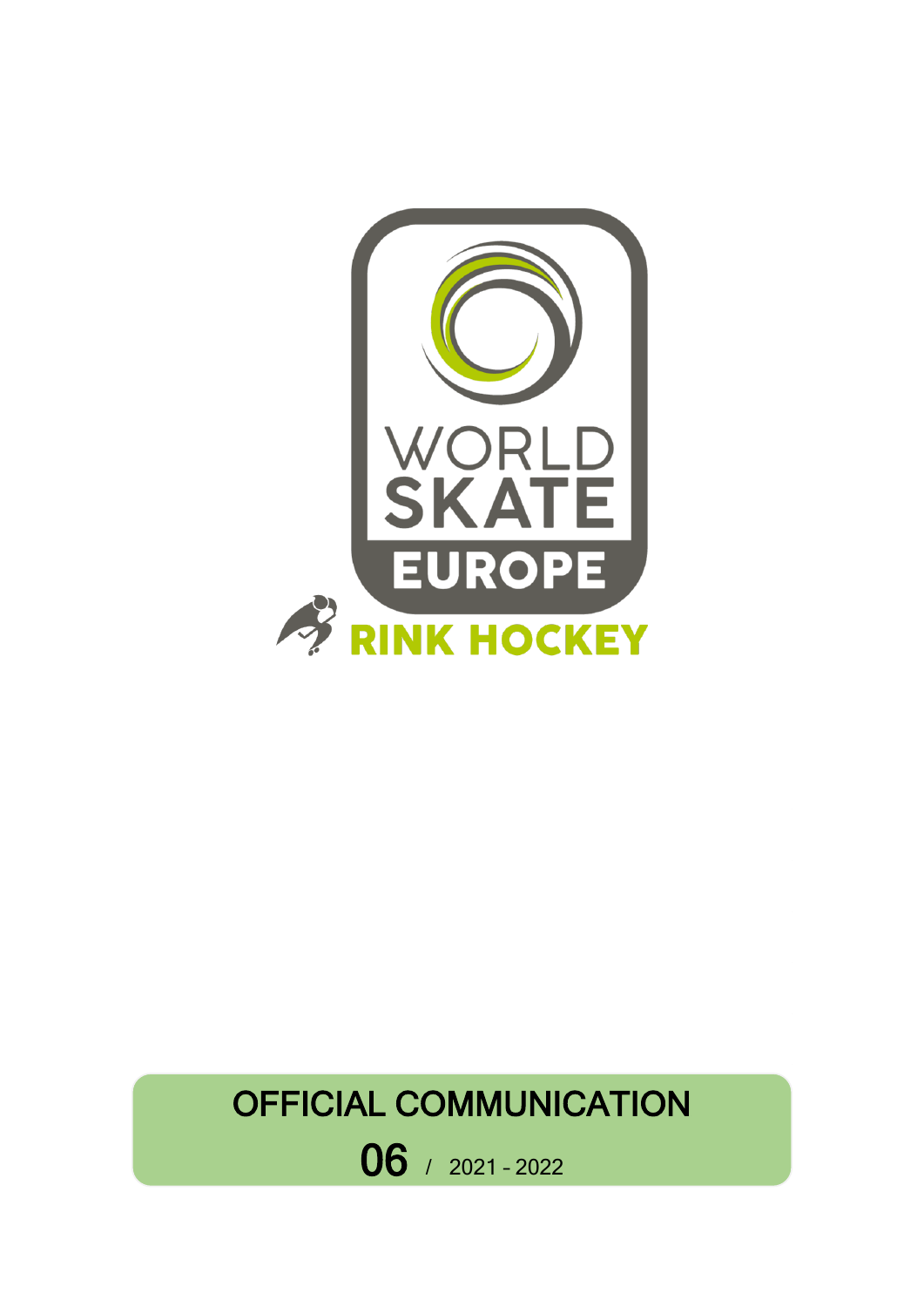

To : European CLUBS

- European Federations
- c/c : WS Europe President Mr Fernando Claro

From : WS Europe Rink-Hockey - Chairman

Object : **Calendar European Competitions | SEVERAL**

- **1** For the 2021/2022 season and after the draw, the calendars with the necessary information are sent, in particular their game hours.
- **1.1** In case of incorrect information, please inform by the 24th of this month, so that it is corrected and redisclosed.

| <b>European Competitions Calendar</b> |             |                                   |                 |                               |                               |  |
|---------------------------------------|-------------|-----------------------------------|-----------------|-------------------------------|-------------------------------|--|
|                                       | <b>Date</b> | Match Nr                          | Time            | Team $(1)$                    | Team $(2)$                    |  |
|                                       |             | $\overline{2}$                    | 20:30           | HC La Vendeenne (FR)          | <b>GSH Trissino (IT)</b>      |  |
|                                       | 23/10/2021  | 3                                 | 21:00           | Amatori Wasken Lodi (IT)      | SC Tomar (PT)                 |  |
|                                       |             | 4                                 | 17:30           | RHC Diessbach (CH)            | AD Valongo (PT)               |  |
|                                       |             | 5                                 | 21:00           | US Coutras (FR)               | Gamma Innovation Sarzana (IT) |  |
|                                       |             | 6                                 | 20:45           | GSH Trissino (IT)             | Amatori Wasken Lodi (IT)      |  |
|                                       | 11/12/2021  | 7                                 | 18:00           | SC Tomar (PT)                 | HC La Vendeenne (FR)          |  |
|                                       |             | 8                                 | 18:30           | AD Valongo (PT)               | US Coutras (FR)               |  |
|                                       |             | 9                                 | 21:00           | Gamma Innovation Sarzana (IT) | RHC Diessbach (CH)            |  |
|                                       | 15/01/2022  | 10                                | 21:00           | Amatori Wasken Lodi (IT)      | HC La Vendeenne (FR)          |  |
|                                       |             | 11                                | 18:00           | SC Tomar (PT)                 | <b>GSH Trissino (IT)</b>      |  |
| <b>EUROLEAGUE</b>                     |             | 12                                | 21:00           | US Coutras (FR)               | RHC Diessbach (CH)            |  |
|                                       |             | 13                                | 21:00           | Gamma Innovation Sarzana (IT) | AD Valongo (PT)               |  |
|                                       | 12/02/2022  | 14                                | 20:30           | HC La Vendeenne (FR)          | Amatori Wasken Lodi (IT)      |  |
|                                       |             | 15                                | 20:45           | GSH Trissino (IT)             | SC Tomar (PT)                 |  |
|                                       |             | 17:30<br>RHC Diessbach (CH)<br>16 | US Coutras (FR) |                               |                               |  |
|                                       |             | 17                                | 18:30           | AD Valongo (PT)               | Gamma Innovation Sarzana (IT) |  |
|                                       | 26/03/2022  | 18                                | 18:00           | SC Tomar (PT)                 | Amatori Wasken Lodi (IT)      |  |
|                                       |             | 19                                | 20:45           | GSH Trissino (IT)             | HC La Vendeenne (FR)          |  |
|                                       |             | 20                                | 21:00           | Gamma Innovation Sarzana (IT) | US Coutras (FR)               |  |
|                                       |             | 21                                | 18:30           | AD Valongo (PT)               | RHC Diessbach (CH)            |  |
|                                       |             | 22                                | 21:00           | Amatori Wasken Lodi (IT)      | <b>GSH Trissino (IT)</b>      |  |
|                                       | 09/04/2022  | 23                                | 20:30           | HC La Vendeenne (FR)          | SC Tomar (PT)                 |  |
|                                       |             | 24                                | 21:00           | US Coutras (FR)               | AD Valongo (PT)               |  |
|                                       |             | 25                                | 17:30           | RHC Diessbach (CH)            | Gamma Innovation Sarzana (IT) |  |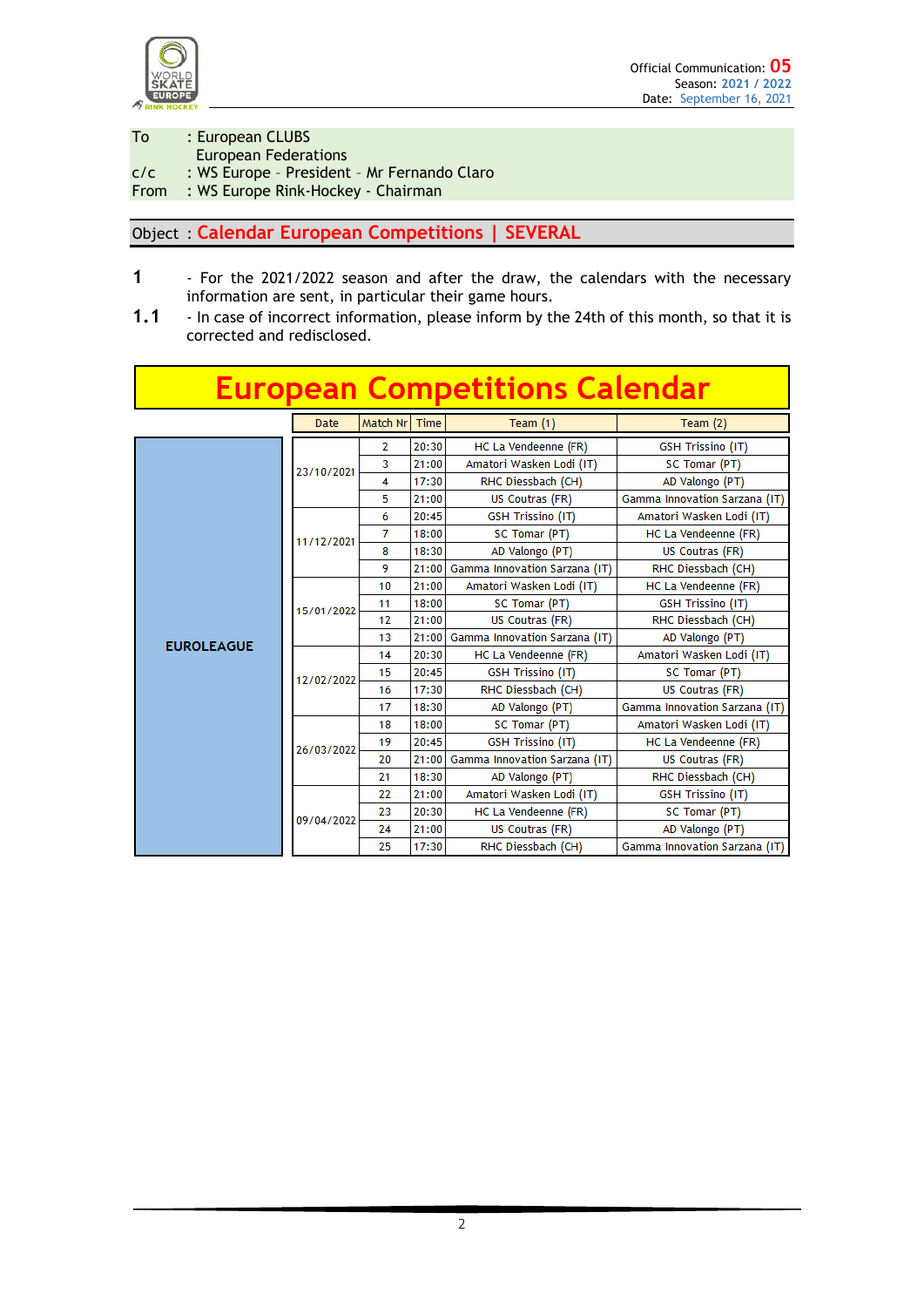

## **European Competitions Calendar**

|                      | <b>Date</b> | Match Nr | <b>Time</b> | Team $(1)$              | Team $(2)$              |
|----------------------|-------------|----------|-------------|-------------------------|-------------------------|
|                      |             | 29       | 20:30       | Poiree Roller (FR)      | CE Lleida Llista (SP)   |
|                      |             | 30       | 20:00       | Igualada HC (SP)        | HC Valdagno (IT)        |
|                      | 23/10/2021  | 31       | 17:30       | AD Sanjoanense (PT)     | CP Voltregà (SP)        |
|                      |             | 32       | 21:00       | Follonica H.1952 (IT)   | Geneve RHC (SP)         |
|                      |             | 33       | 20:00       | CE Lleida Llista (SP)   | CS Noisy Le Grand (FR)  |
|                      | 11/12/2021  | 34       | 21:00       | HC Valdagno (IT)        | Juventude de Viana (PT) |
|                      |             | 35       | 20:00       | CP Voltregà (SP)        | CP Calafell (SP)        |
|                      |             | 36       | 17:00       | Geneve RHC (SP)         | <b>HC Dinan-Quevert</b> |
|                      | 15/01/2022  | 37       | 20:30       | CS Noisy Le Grand (FR)  | Poiree Roller (FR)      |
|                      |             | 38       | 18:00       | Juventude de Viana (PT) | Igualada HC (SP)        |
|                      |             | 39       | 19:30       | CP Calafell (SP)        | AD Sanjoanense (PT)     |
| <b>WS EUROPE Cup</b> |             | 40       | 21:00       | <b>HC Dinan-Quevert</b> | Follonica H.1952 (IT)   |
|                      | 29/01/2022  | 41       | 20:00       | CE Lleida Llista (SP)   | Poiree Roller (FR)      |
|                      |             | 42       | 21:00       | HC Valdagno (IT)        | Igualada HC (SP)        |
|                      |             | 43       | 20:00       | CP Voltregà (SP)        | AD Sanjoanense (PT)     |
|                      |             | 44       | 17:00       | Geneve RHC (SP)         | Follonica H.1952 (IT)   |
|                      | 12/02/2022  | 45       | 20:30       | CS Noisy Le Grand (FR)  | CE Lleida Llista (SP)   |
|                      |             | 46       | 18:00       | Juventude de Viana (PT) | HC Valdagno (IT)        |
|                      |             | 47       | 19:30       | CP Calafell (SP)        | CP Voltregà (SP)        |
|                      |             | 48       | 21:00       | <b>HC Dinan-Quevert</b> | Geneve RHC (SP)         |
|                      | 05/03/2022  | 49       | 20:30       | Poiree Roller (FR)      | CS Noisy Le Grand (FR)  |
|                      |             | 50       | 20:00       | Igualada HC (SP)        | Juventude de Viana (PT) |
|                      |             | 51       | 17:30       | AD Sanjoanense (PT)     | CP Calafell (SP)        |
|                      |             | 52       | 21:00       | Follonica H.1952 (IT)   | <b>HC Dinan-Quevert</b> |

# **European Competitions Calendar**

|                          | Date       | Match Nr | Time  | Team $(1)$                    | Team $(2)$                    |
|--------------------------|------------|----------|-------|-------------------------------|-------------------------------|
|                          |            | 64       | 19:00 | Telecable HC Gijon (SP)       | SL Benfica (PT)               |
|                          | 08/01/2022 | 65       | 17:00 | CP Voltregà (SP)              | CS Noisy Le Grand (FR)        |
|                          |            | 66       | 20:00 | Cerdanyola Fenie Energie (SP) | AD Sanjoanense (PT)           |
|                          |            | 67       | 20:00 | Generali Palau Plegamans (SP) | Roller Matera (IT)            |
|                          | 05/02/2022 | 68       | 21:00 | US Coutras (FR)               | Telecable HC Gijon (SP)       |
|                          |            | 69       | 18:00 | SL Benfica (PT)               | CP Voltregà (SP)              |
|                          |            | 70       | 18:00 | Martinela CP Manlleu (SP)     | Cerdanyola Fenie Energie (SP) |
|                          |            | 71       | 17:30 | AD Sanjoanense (PT)           | Generali Palau Plegamans (SP) |
|                          | 19/02/2022 | 72       | 18:30 | CS Noisy Le Grand (FR)        | US Coutras (FR)               |
| <b>FEMALE LEAGUE Cup</b> |            | 73       | 19:00 | Telecable HC Gijon (SP)       | CP Voltregà (SP)              |
|                          |            | 74       | 18:00 | Roller Matera (IT)            | Martinela CP Manlleu (SP)     |
|                          |            | 75       | 20:00 | Cerdanyola Fenie Energie (SP) | Generali Palau Plegamans (SP) |
|                          | 12/03/2022 | 76       | 18:30 | CS Noisy Le Grand (FR)        | Telecable HC Gijon (SP)       |
|                          |            | 77       | 21:00 | US Coutras (FR)               | SL Benfica (PT)               |
|                          |            | 78       | 18:00 | Roller Matera (IT)            | Cerdanyola Fenie Energie (SP) |
|                          |            | 79       | 18:00 | Martinela CP Manlleu (SP)     | AD Sanjoanense (PT)           |
|                          | 02/04/2022 | 80       | 18:00 | SL Benfica (PT)               | CS Noisy Le Grand (FR)        |
|                          |            | 81       | 17:00 | CP Voltregà (SP)              | US Coutras (FR)               |
|                          |            | 82       | 17:30 | AD Sanjoanense (PT)           | Roller Matera (IT)            |
|                          |            | 83       | 20:00 | Generali Palau Plegamans (SP) | Martinela CP Manlleu (SP)     |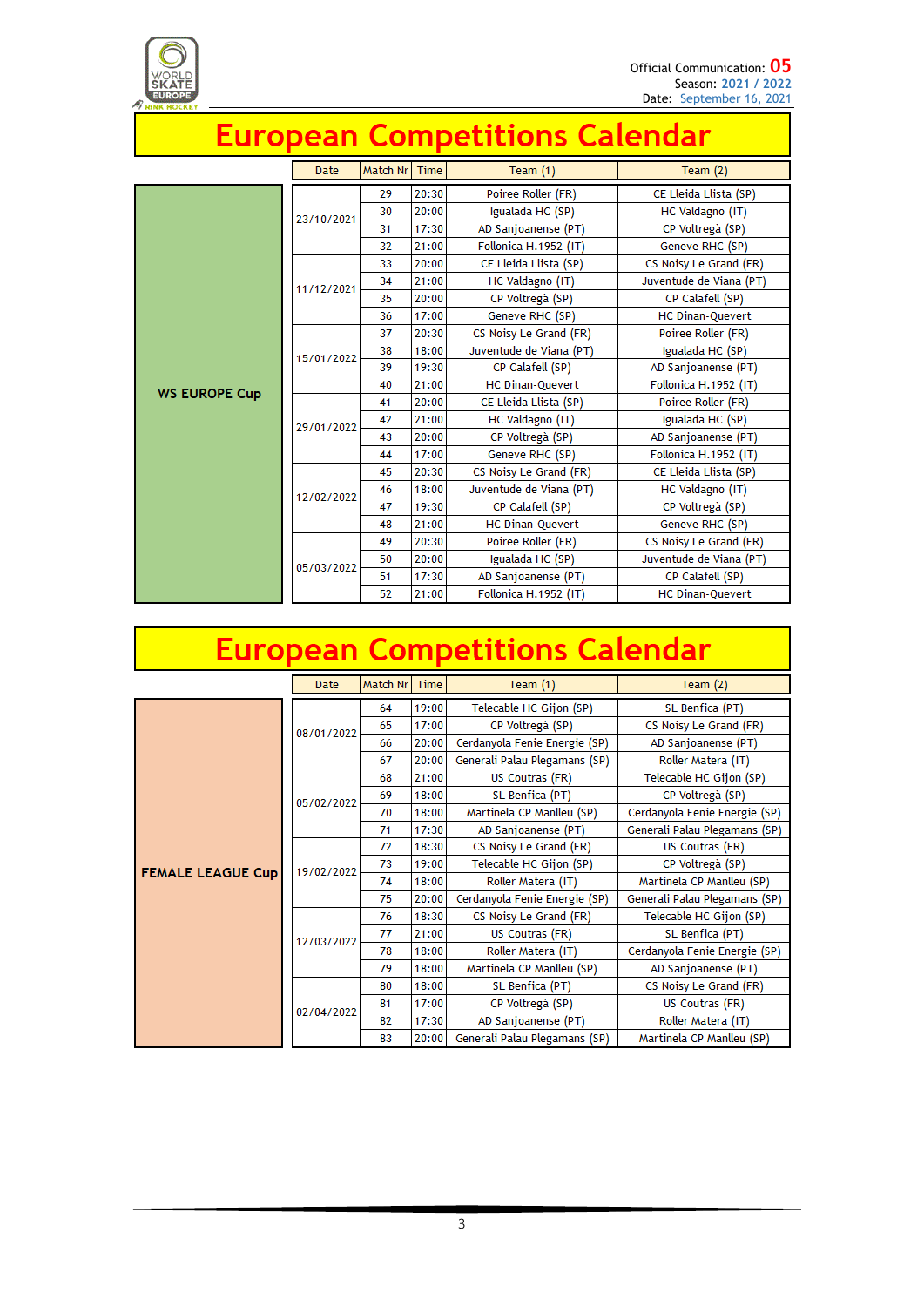

- **2** Also and attached to this press release, the information considered important about each club is sent to the contacts between the most diverse stakeholders.
- **3** Similarly, a list of international referees, who may act in various competitions and necessary, is also attached to this press release, and also with the information deemed necessary for the contacts between them and clubs.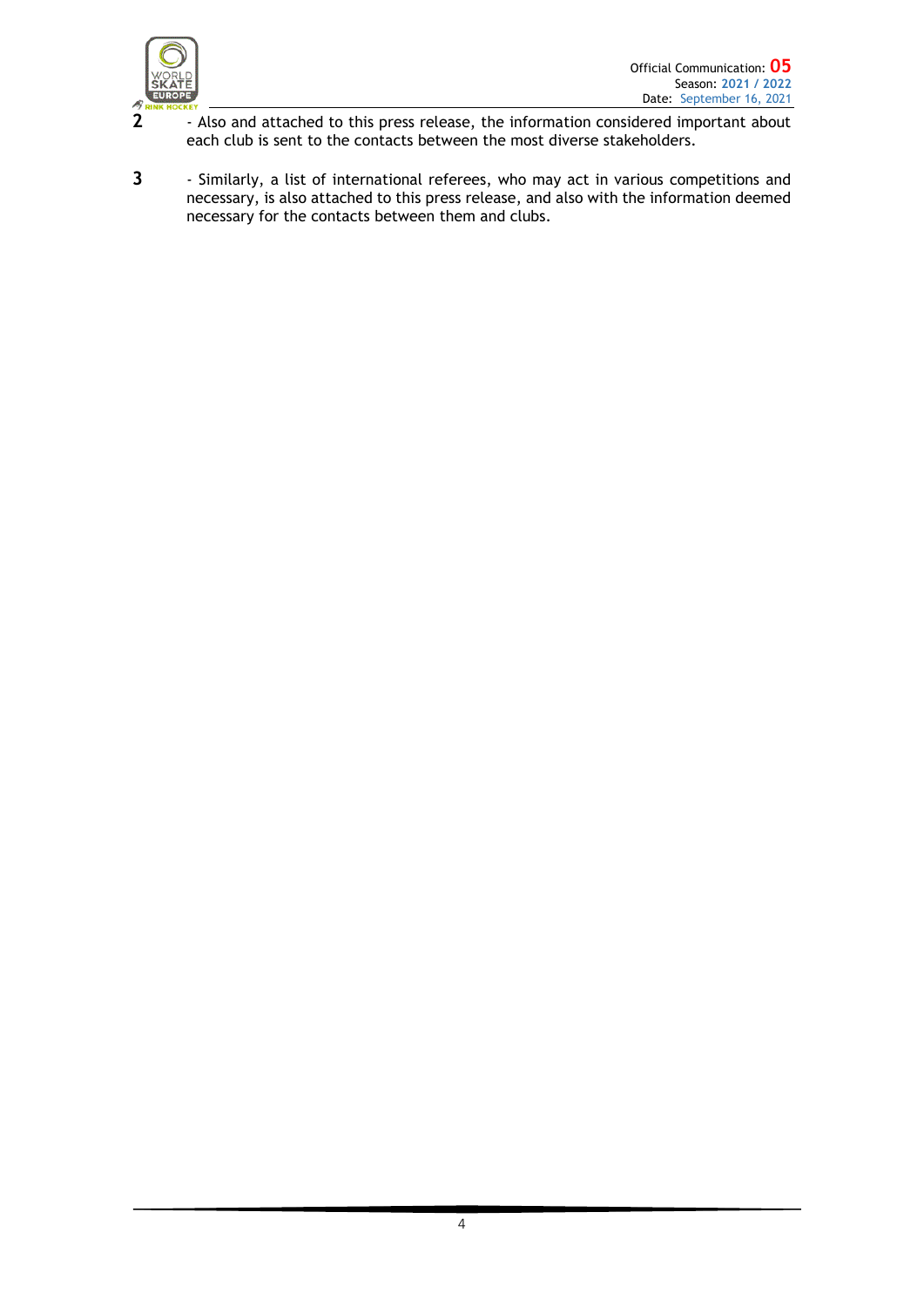

To : European CLUBS

- European Federations
- c/c : WS Europe President Mr Fernando Claro

From : WS Europe Rink-Hockey - Chairman

#### Object : **Calendários Competições | Diversos**

- **1** Para a época de 2021 / 2022 e após respetivo sorteio, se enviam os calendários com a informação necessária, em particular as horas de jogo dos mesmos.
- **1.1** No caso de haver informação incorreta, é favor informar até ao dia 24 do corrente mês, para que a mesma seja corrigida e de novo divulgada.

### **European Competitions Calendar**

|                   | <b>Date</b> | Match Nr       | <b>Time</b> | Team $(1)$                    | Team $(2)$                                                |
|-------------------|-------------|----------------|-------------|-------------------------------|-----------------------------------------------------------|
|                   | 23/10/2021  | $\overline{2}$ | 20:30       | HC La Vendeenne (FR)          | GSH Trissino (IT)                                         |
|                   |             | 3              | 21:00       | Amatori Wasken Lodi (IT)      | SC Tomar (PT)                                             |
|                   |             | 4              | 17:30       | RHC Diessbach (CH)            | AD Valongo (PT)                                           |
|                   |             | 5              | 21:00       | US Coutras (FR)               | Gamma Innovation Sarzana (IT)                             |
|                   |             | 6              | 20:45       | <b>GSH Trissino (IT)</b>      | Amatori Wasken Lodi (IT)                                  |
|                   | 11/12/2021  | 7              | 18:00       | SC Tomar (PT)                 | HC La Vendeenne (FR)                                      |
|                   |             | 8              | 18:30       | AD Valongo (PT)               | US Coutras (FR)                                           |
|                   |             | 9              | 21:00       | Gamma Innovation Sarzana (IT) | RHC Diessbach (CH)                                        |
|                   | 15/01/2022  | 10             | 21:00       | Amatori Wasken Lodi (IT)      | HC La Vendeenne (FR)                                      |
|                   |             | 11             | 18:00       | SC Tomar (PT)                 | <b>GSH Trissino (IT)</b>                                  |
|                   |             | 12             | 21:00       | US Coutras (FR)               | RHC Diessbach (CH)                                        |
| <b>EUROLEAGUE</b> |             | 13             | 21:00       | Gamma Innovation Sarzana (IT) | AD Valongo (PT)                                           |
|                   | 12/02/2022  | 14             | 20:30       | HC La Vendeenne (FR)          | Amatori Wasken Lodi (IT)                                  |
|                   |             | 15             | 20:45       | GSH Trissino (IT)             | SC Tomar (PT)                                             |
|                   |             | 16             | 17:30       | RHC Diessbach (CH)            | US Coutras (FR)                                           |
|                   |             | 17             | 18:30       | AD Valongo (PT)               | Gamma Innovation Sarzana (IT)<br>Amatori Wasken Lodi (IT) |
|                   | 26/03/2022  | 18             | 18:00       | SC Tomar (PT)                 |                                                           |
|                   |             | 19             | 20:45       | <b>GSH Trissino (IT)</b>      | HC La Vendeenne (FR)                                      |
|                   |             | 20             | 21:00       | Gamma Innovation Sarzana (IT) | US Coutras (FR)                                           |
|                   |             | 21             | 18:30       | AD Valongo (PT)               | RHC Diessbach (CH)                                        |
|                   | 09/04/2022  | 22             | 21:00       | Amatori Wasken Lodi (IT)      | GSH Trissino (IT)                                         |
|                   |             | 23             | 20:30       | HC La Vendeenne (FR)          | SC Tomar (PT)                                             |
|                   |             | 24             | 21:00       | US Coutras (FR)               | AD Valongo (PT)                                           |
|                   |             | 25             | 17:30       | RHC Diessbach (CH)            | Gamma Innovation Sarzana (IT)                             |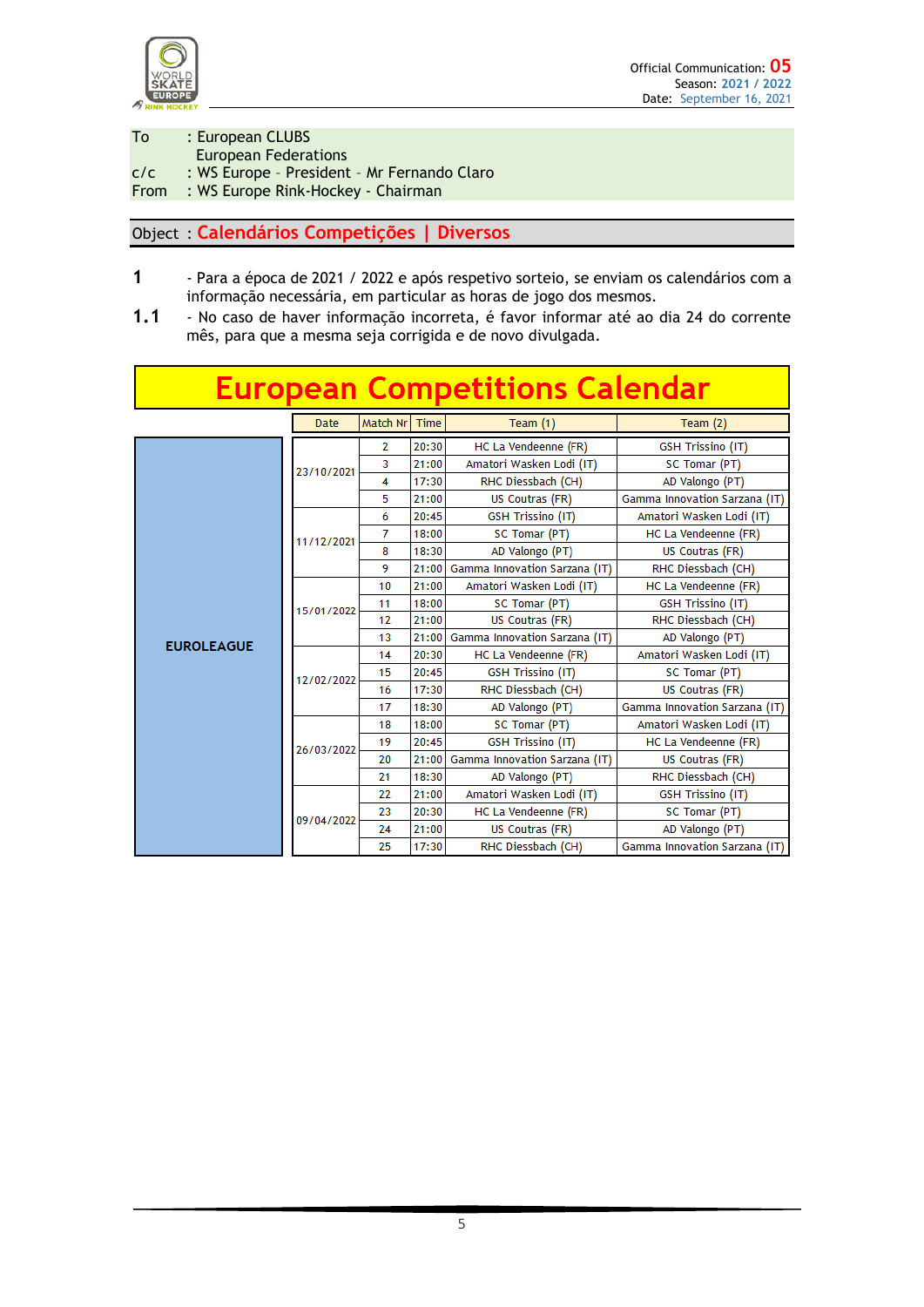

## **European Competitions Calendar**

|                      | <b>Date</b> | Match Nr | <b>Time</b> | Team $(1)$              | Team $(2)$              |
|----------------------|-------------|----------|-------------|-------------------------|-------------------------|
|                      |             | 29       | 20:30       | Poiree Roller (FR)      | CE Lleida Llista (SP)   |
|                      |             | 30       | 20:00       | Igualada HC (SP)        | HC Valdagno (IT)        |
|                      | 23/10/2021  | 31       | 17:30       | AD Sanjoanense (PT)     | CP Voltregà (SP)        |
|                      |             | 32       | 21:00       | Follonica H.1952 (IT)   | Geneve RHC (SP)         |
|                      |             | 33       | 20:00       | CE Lleida Llista (SP)   | CS Noisy Le Grand (FR)  |
|                      | 11/12/2021  | 34       | 21:00       | HC Valdagno (IT)        | Juventude de Viana (PT) |
|                      |             | 35       | 20:00       | CP Voltregà (SP)        | CP Calafell (SP)        |
|                      |             | 36       | 17:00       | Geneve RHC (SP)         | <b>HC Dinan-Quevert</b> |
|                      | 15/01/2022  | 37       | 20:30       | CS Noisy Le Grand (FR)  | Poiree Roller (FR)      |
|                      |             | 38       | 18:00       | Juventude de Viana (PT) | Igualada HC (SP)        |
|                      |             | 39       | 19:30       | CP Calafell (SP)        | AD Sanjoanense (PT)     |
| <b>WS EUROPE Cup</b> |             | 40       | 21:00       | <b>HC Dinan-Quevert</b> | Follonica H.1952 (IT)   |
|                      | 29/01/2022  | 41       | 20:00       | CE Lleida Llista (SP)   | Poiree Roller (FR)      |
|                      |             | 42       | 21:00       | HC Valdagno (IT)        | Igualada HC (SP)        |
|                      |             | 43       | 20:00       | CP Voltregà (SP)        | AD Sanjoanense (PT)     |
|                      |             | 44       | 17:00       | Geneve RHC (SP)         | Follonica H.1952 (IT)   |
|                      | 12/02/2022  | 45       | 20:30       | CS Noisy Le Grand (FR)  | CE Lleida Llista (SP)   |
|                      |             | 46       | 18:00       | Juventude de Viana (PT) | HC Valdagno (IT)        |
|                      |             | 47       | 19:30       | CP Calafell (SP)        | CP Voltregà (SP)        |
|                      |             | 48       | 21:00       | <b>HC Dinan-Quevert</b> | Geneve RHC (SP)         |
|                      | 05/03/2022  | 49       | 20:30       | Poiree Roller (FR)      | CS Noisy Le Grand (FR)  |
|                      |             | 50       | 20:00       | Igualada HC (SP)        | Juventude de Viana (PT) |
|                      |             | 51       | 17:30       | AD Sanjoanense (PT)     | CP Calafell (SP)        |
|                      |             | 52       | 21:00       | Follonica H.1952 (IT)   | <b>HC Dinan-Quevert</b> |

# **European Competitions Calendar**

|                          | Date       | Match Nr | Time  | Team $(1)$                    | Team $(2)$                    |
|--------------------------|------------|----------|-------|-------------------------------|-------------------------------|
|                          |            | 64       | 19:00 | Telecable HC Gijon (SP)       | SL Benfica (PT)               |
|                          | 08/01/2022 | 65       | 17:00 | CP Voltregà (SP)              | CS Noisy Le Grand (FR)        |
|                          |            | 66       | 20:00 | Cerdanyola Fenie Energie (SP) | AD Sanjoanense (PT)           |
|                          |            | 67       | 20:00 | Generali Palau Plegamans (SP) | Roller Matera (IT)            |
|                          | 05/02/2022 | 68       | 21:00 | US Coutras (FR)               | Telecable HC Gijon (SP)       |
|                          |            | 69       | 18:00 | SL Benfica (PT)               | CP Voltregà (SP)              |
|                          |            | 70       | 18:00 | Martinela CP Manlleu (SP)     | Cerdanyola Fenie Energie (SP) |
|                          |            | 71       | 17:30 | AD Sanjoanense (PT)           | Generali Palau Plegamans (SP) |
|                          | 19/02/2022 | 72       | 18:30 | CS Noisy Le Grand (FR)        | US Coutras (FR)               |
| <b>FEMALE LEAGUE Cup</b> |            | 73       | 19:00 | Telecable HC Gijon (SP)       | CP Voltregà (SP)              |
|                          |            | 74       | 18:00 | Roller Matera (IT)            | Martinela CP Manlleu (SP)     |
|                          |            | 75       | 20:00 | Cerdanyola Fenie Energie (SP) | Generali Palau Plegamans (SP) |
|                          | 12/03/2022 | 76       | 18:30 | CS Noisy Le Grand (FR)        | Telecable HC Gijon (SP)       |
|                          |            | 77       | 21:00 | US Coutras (FR)               | SL Benfica (PT)               |
|                          |            | 78       | 18:00 | Roller Matera (IT)            | Cerdanyola Fenie Energie (SP) |
|                          |            | 79       | 18:00 | Martinela CP Manlleu (SP)     | AD Sanjoanense (PT)           |
|                          | 02/04/2022 | 80       | 18:00 | SL Benfica (PT)               | CS Noisy Le Grand (FR)        |
|                          |            | 81       | 17:00 | CP Voltregà (SP)              | US Coutras (FR)               |
|                          |            | 82       | 17:30 | AD Sanjoanense (PT)           | Roller Matera (IT)            |
|                          |            | 83       | 20:00 | Generali Palau Plegamans (SP) | Martinela CP Manlleu (SP)     |